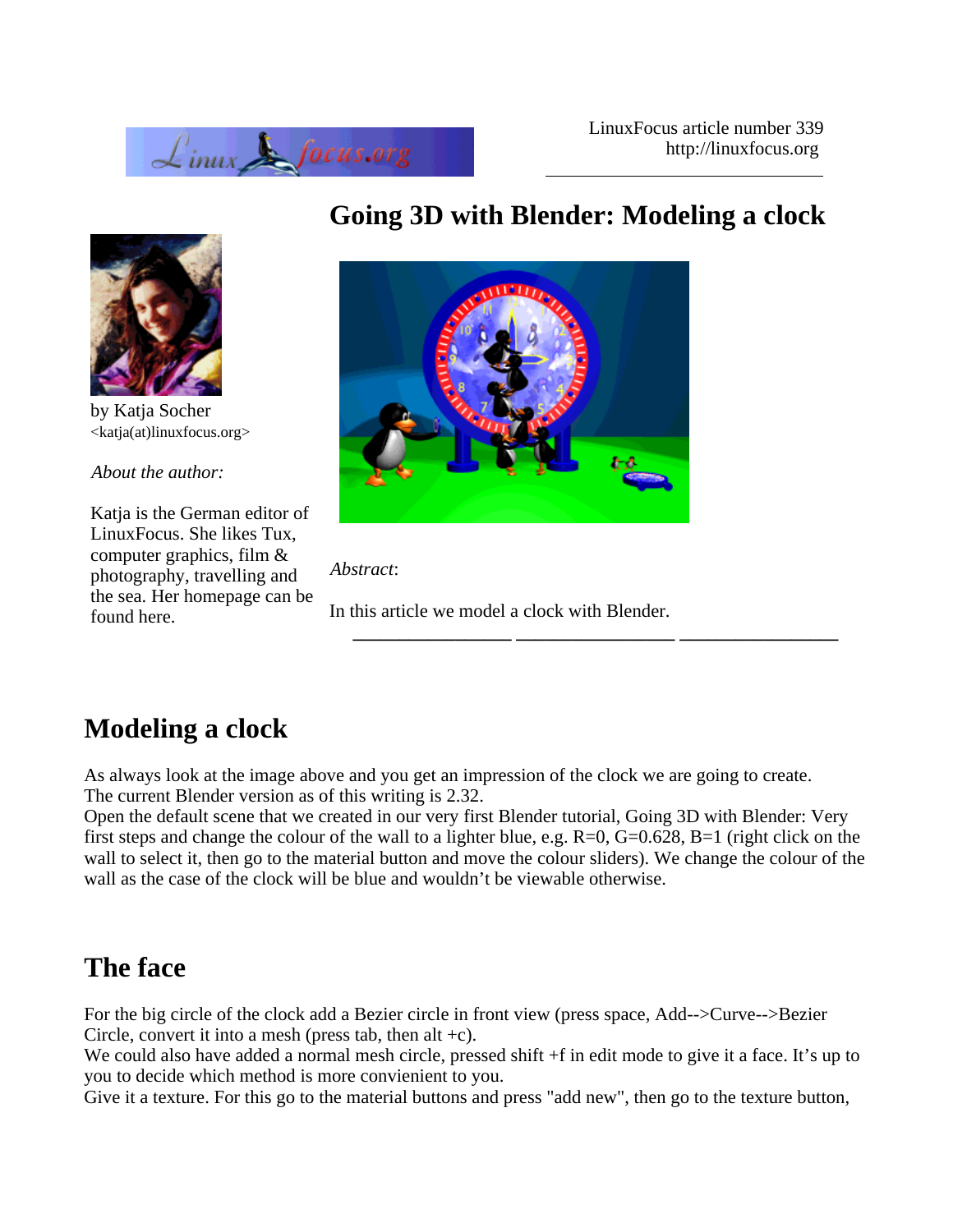press "add new" again, then on "image", "load image" and load an image that you like. In the example above I gave it a texture of artistic riding dolphins that I created by using Blender and The Gimp. If you want you can download the picture below and use it for your clock.



If you want you can move the slider of the emit button in the material buttons menu a bit to make the image brighter and self-shining. You can do this with all colours we add in this tutorial. Now we have the texture. Next we want to add the red frame around the texture. Click tab to get into edit mode, then a to select all points, next e to extrude and s to scale it a little bit in front view. Go to the edit button, press "new" and "select", then go to the material button, press "add new" and move the colour sliders to  $R=1$ ,  $G=0$ ,  $B=0$ , then go to the texture button, press "add new" and then "none". Then go back to the edit button and click "assign".

Next press e again and s to scale again, this time a bit more. Then go to the edit buttons, press "New" and "Select" and "assign". If you render your image (press F12) now you should have a circle with the dolphin picture and a red frame around it.

With the outer ring still selected go to side view and press e to extrude, then move (press g) everything a bit.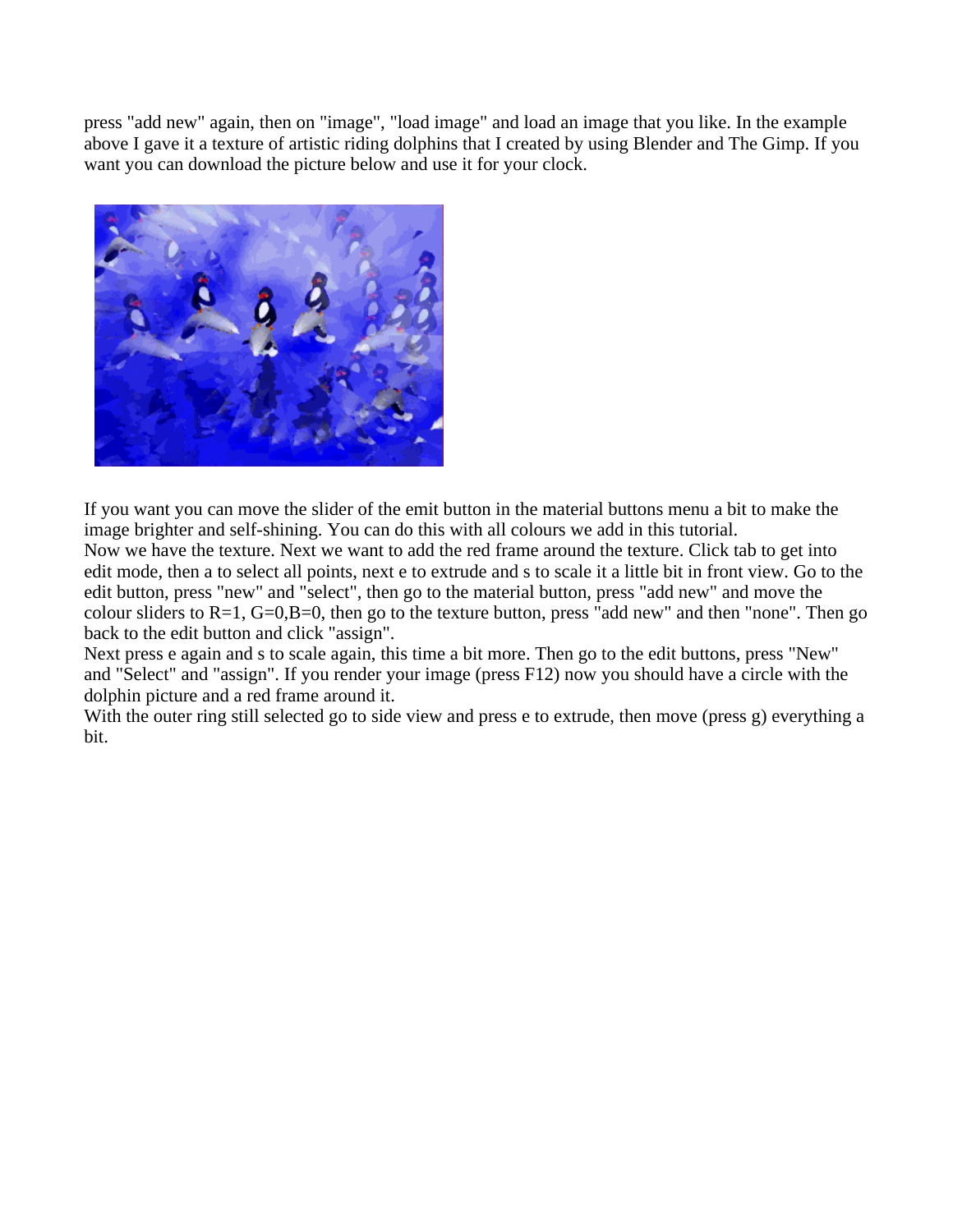

Press tab to leave edit mode. If you add a new object while you are still in edit mode the new object will always move etc. with the old one which is certainly not what you intended if you didn't do it deliberately.

### **The little red circle**

Next let's add the little red circle in the middle of the clock. For this add a Bezier Circle again like above (place the cursor in the middle of the other circle if it isn't there already, hit Space, add-->Curve--> Bezier Circle), then tab to leave edit mode and alt+c to convert it into a mesh. Then press tab again to get into edit mode again, followed by a to select all points, then in side view press e and extrude the circle a bit. Give it a red colour (go to the material button, click "add new" and move the colour sliders to R=1, G=0,B=0). Finally press tab to leave edit mode and scale it down (press s).

#### **The minute lines**

Next let's add the 60 lines that mark the minutes on the clock. Therefore add a plane (hit Space, Add-->Mesh-->Plane) in front view and scale it so (restrain the scaling to one side by pressing s while holding the middle mouse button down and move the mouse up) that it gives a rectangle. The rectangle should be rather thin. In side view extrude it a little bit (press e and then g and move it, then leave edit mode by pressing tab). Give it a white colour (go to the materials buttons, press "add new" and move the colour sliders to  $R = G = B = 1$ ). Scale it down now (press s) so that it has the size the white minute lines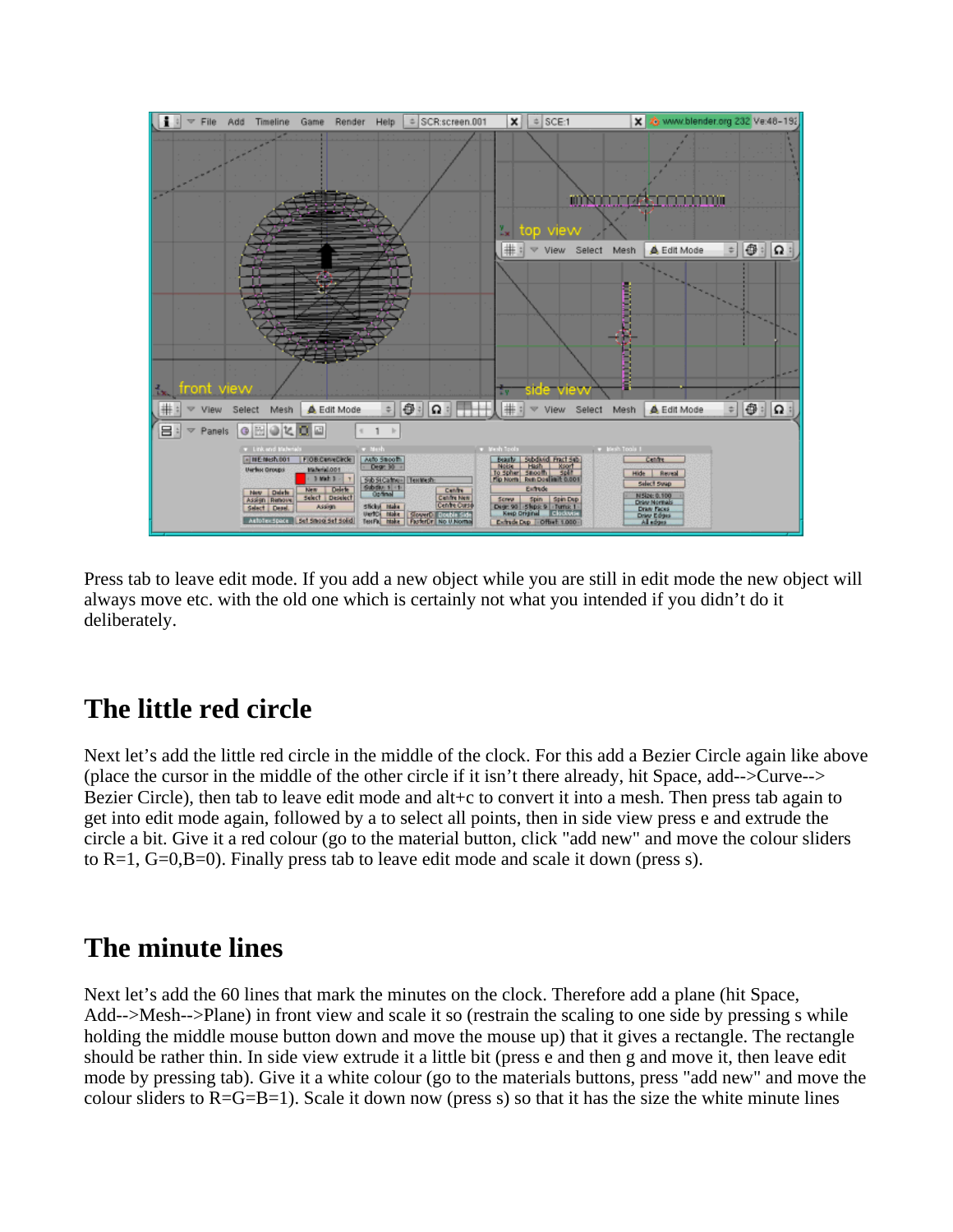should have and place it (press g) exactly where you would place the line for the 12 of the hours. To make this rather exact you could move the clock to layer 2 (press m) and only select this layer. Now with the background grid you can place the white rectangle at its right place).



Next press tab to get into edit mode, click a twice to select all points of the rectangle and click on the edit button in the buttons window. We want 360 degrees (it should go around the whole clock) and 60 steps (60 lines for 60 minutes). Set the cursor in the middle of the circle. Now press Spin dup and click in the front view window. Press tab to leave edit mode.

We already used this function to create the tracks for our toy train in our kid room if you remember (in case you missed it you can find it here: Going 3D with Blender: A room with toys ). It's the same thing here.

# **The hour points**

Now we want to emphasis the points that mark the hours and add a sphere at their places. Now add a sphere (press space, Add-->Mesh, UV-Sphere, leave the default values of 32 for the segments and rings), click "set smooth" in the edit buttons menu, press tab to leave edit mode and then give it a blue colour  $(R=0, G=0, B=1)$  and scale it down (press s). Move it (press g) over the plane that you set over the 12 like you did before with the rectangle. If you placed it correctly as you want it press tab to get into edit mode and go to the edit buttons menu. Again we want 360 degrees but this time we only want 12 steps as we want to emphasis the hours this time. Set the cursor in the middle of the cirlce, press Spin dub and click in the front view window. Finally press tab to leave edit mode.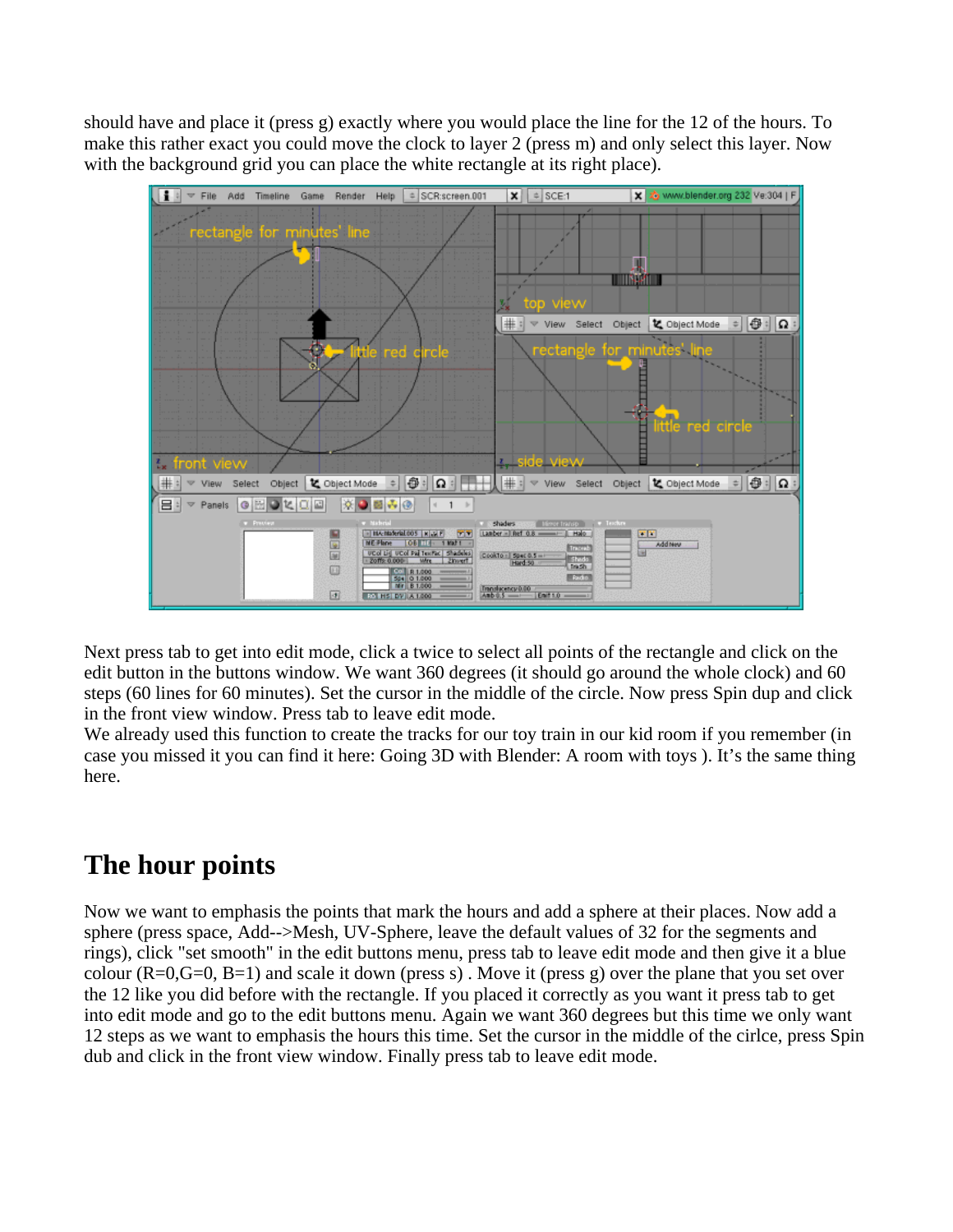### **The numbers**

Now you need to add the numbers. For that press space, Add -->Text, delete the default text (with backspace) and type in the number, then press tab to leave edit mode. Scale the number down (press s), give it a yellow colour  $(R=1,B=1,G=0)$  and move it (press g) to its place. You have to do this manually and it takes a little time. But after that the face of the clock is finished already.



#### **The hands**

Add a plane (hit Space, then Add-->Mesh-->Plane) in front view and scale it so (press s for scaling and at the same time hold the middle mouse button down to restrain the scaling to one side ) that you get a rectangle. Select the two points at one of the smaller sides (press a to unselect all points, then press b and mark the two points with the mouse) and extrude (press e) them a bit. Then press s and move those two points together so that you get the peak. You can again use the background grid to place the peak exactly in the middle. Give it a yellow colour (go to the material buttons, press "add new" and move the colour sliders to  $R=1, B=1, G=0$ ). Next select the whole object in edit mode (press a twice to select all points) and extrude (press e) the object in side view so that it gets some thickness. Press tab and then duplicate it (shift +d) and scale (press s) it a bit down and give it a blue colour (go to the material button, press "add new" (very important, otherwise the other rectangle changes its colour to blue as well) and move the colour sliders to  $R=0$ ,  $G=0$ ,  $B=1$ ), then move (press g) it inside the bigger hand. Now you already have one hand. Place them on the face and scale them (press s) so that they fit well as hour hand. Now with both parts of the hand selected duplicate them (shift +d). Scale the duplicate (press s) so that it gets longer without getting bigger/wider and place it so that it fits well as minute hand.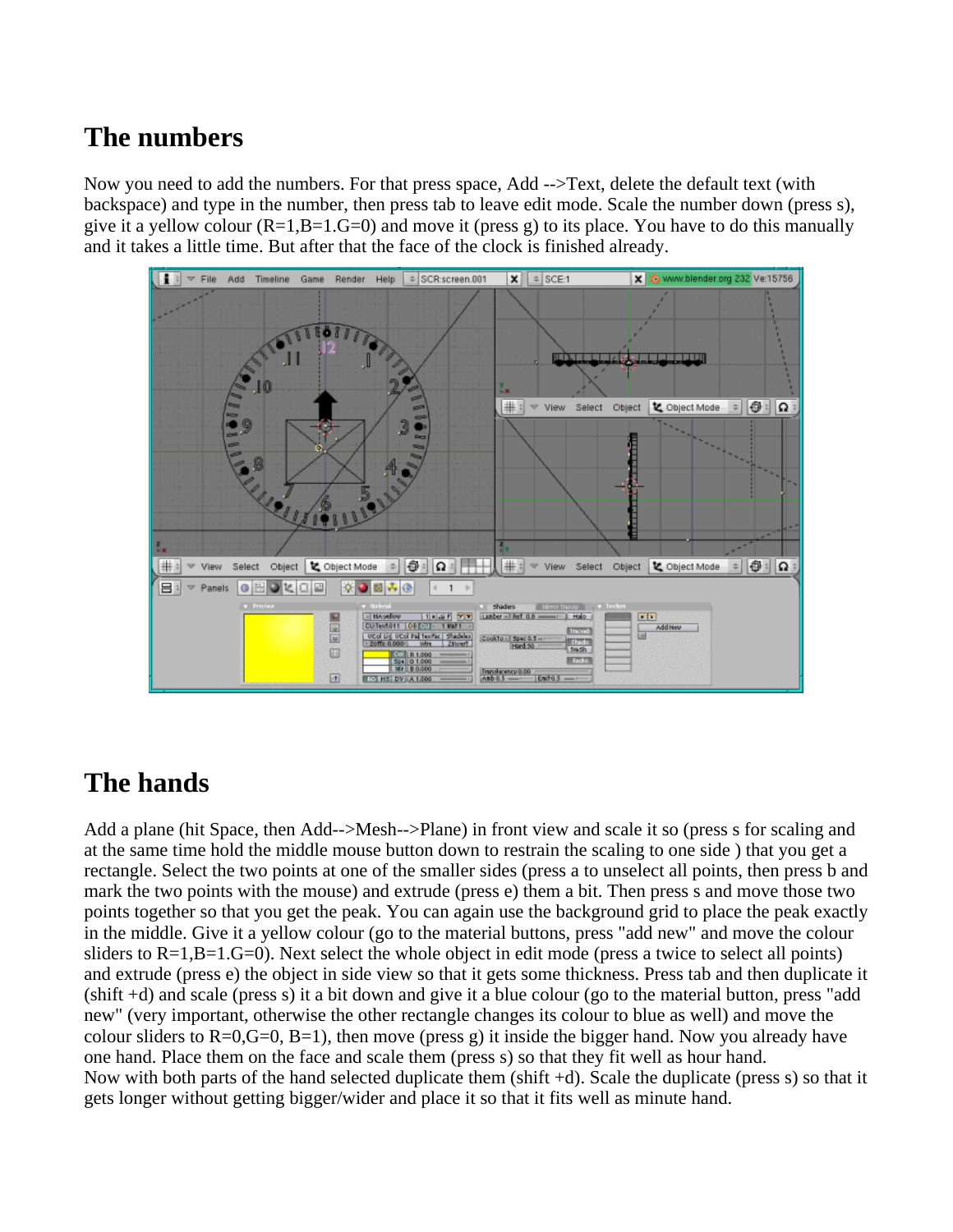

#### **The case around the face**

Add a new Bezier circle (hit Space, Add-->Curve-->Bezier Circle) in front view, it's center should be at the same place as the center of the circle of the face. (You can easily do it by moving the cursor over the center before adding the new circle). Press tab to leave edit mode and alt+c to convert it into a mesh circle. Scale it up (press s) so that it has the same size as the inner circle of the face circle. You can orient yourself on the rectangles of the minutes for that.

Then do as already with the other circle. Extrude (press e) and scale (press s) a little so that it is as big as the other circle. Then extrude (press e) and scale (press s) again, this time as much as you want the size of the clock to be. Then with the outmost circle still selected press e and g to give the circle some volume in side view. With the back circle still selected press shift+f to give the back a face. Give the whole case a blue colour (go to the material button, press "add new" and move the colour sliders to  $R=0$ ,  $G=0$ ,  $B=1$ ).

Then select the two inner circles in the front (press a to unselect the outer circle and then b and mark the inner circles with the mouse). Give them a transparent material: Go to the edit buttons and press "New" and "Select", then go to the material buttons and press "add new". Click the Mirror Transparency button (next to Shaders) and click on "Ztransp". Then go to the Alpha button (you find it in the A field in the column under the RGB buttons). Give Alpha a very low value, close to 0. Then go to the edits buttons again and press "assign", then tab to leave edit mode.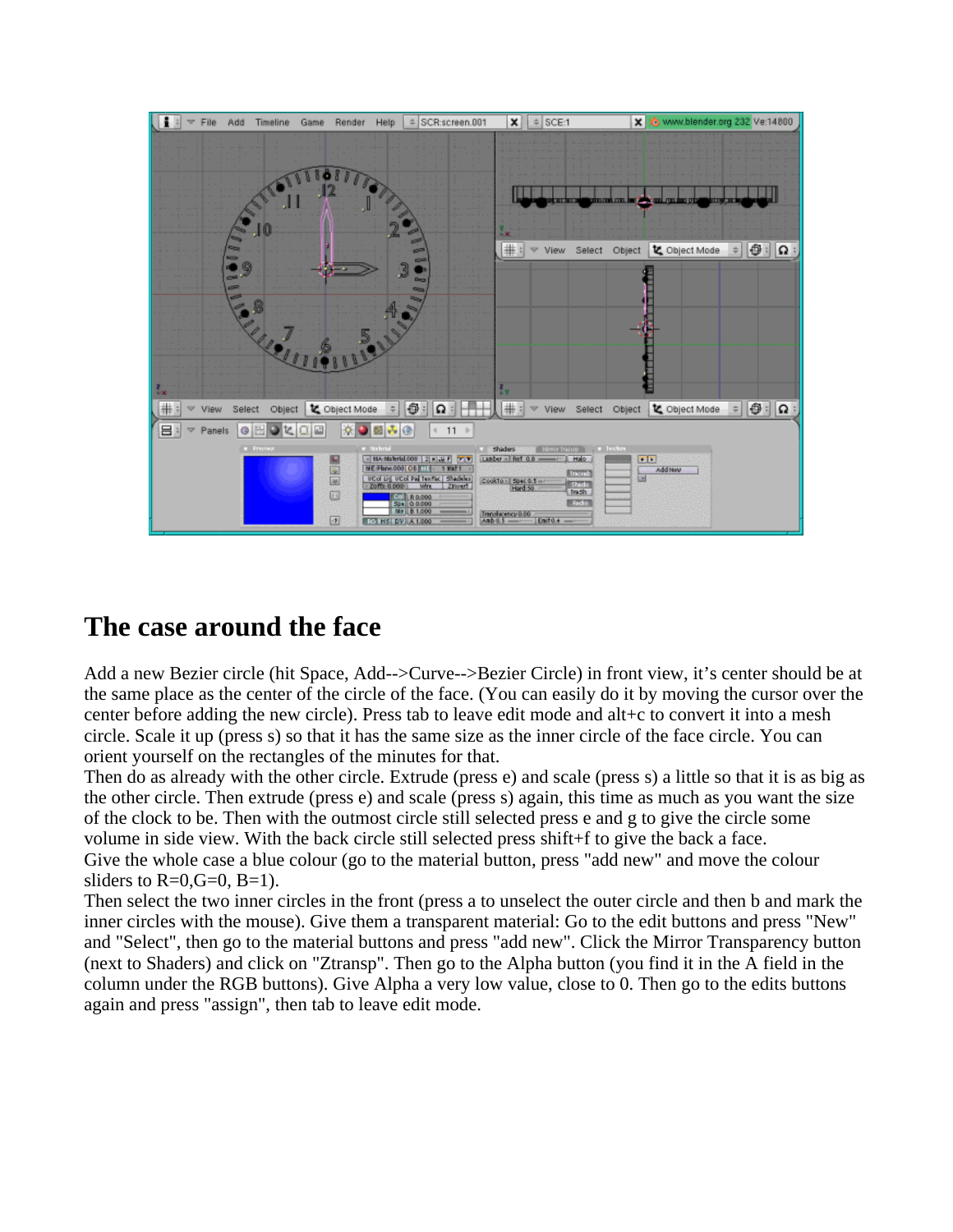

### **The feet**

For the feet you add again a Bezier circle (hit Space, Curve-->Bezier Circle) but this time in top view, then convert it into a mesh (tab to leave edit mode, then alt  $+c$ ). Then you extrude it (press tab again to get into edit mode, then a to select all points and then press e) in front or side view so that it gives a tube (you could also have taken a tube and add the face by pressing shift +f). Then you select the end of the tube (press a to unselect all points and then press b and mark the lower end with the mouse) and extrude it (press e), then scale it (press s) so that it is wider than the tube. Extrude it (press e) and move it (press g) a little bit down as well. Place it under the case (press g), give it its blue colour  $(R=0, G=0, B=1)$ , duplicate it (shift  $+d$ ) and move it (press g) to the side. The feet are ready too.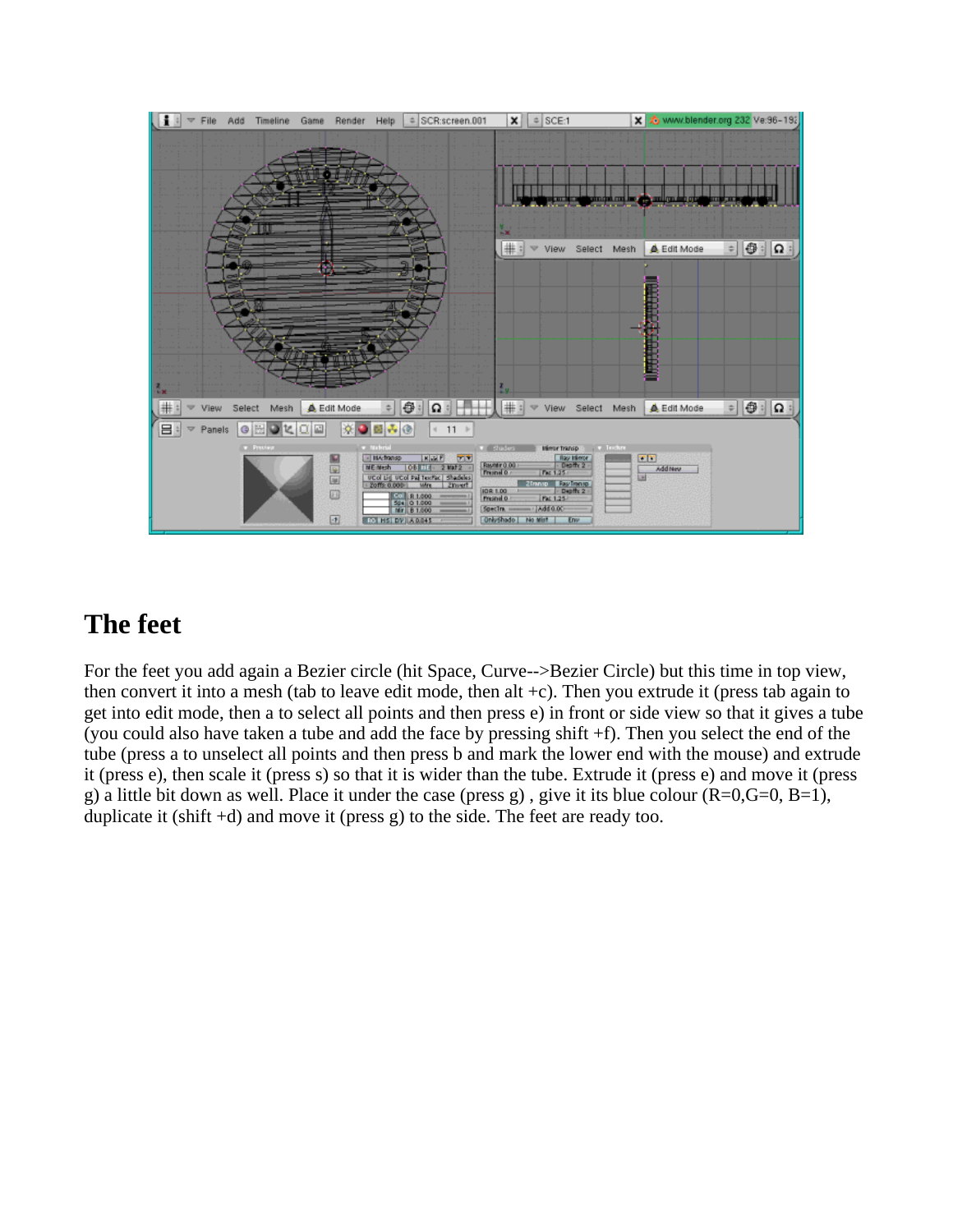

The clock is ready. Here is a screenshot of the finished clock:



I hope you have fun creating it and as always: Happy Blending! :)

### **References**

The Official Blender site (here you get the latest information about the further development of Blender, you can download it, there are tutorials ..): http://www.blender.org